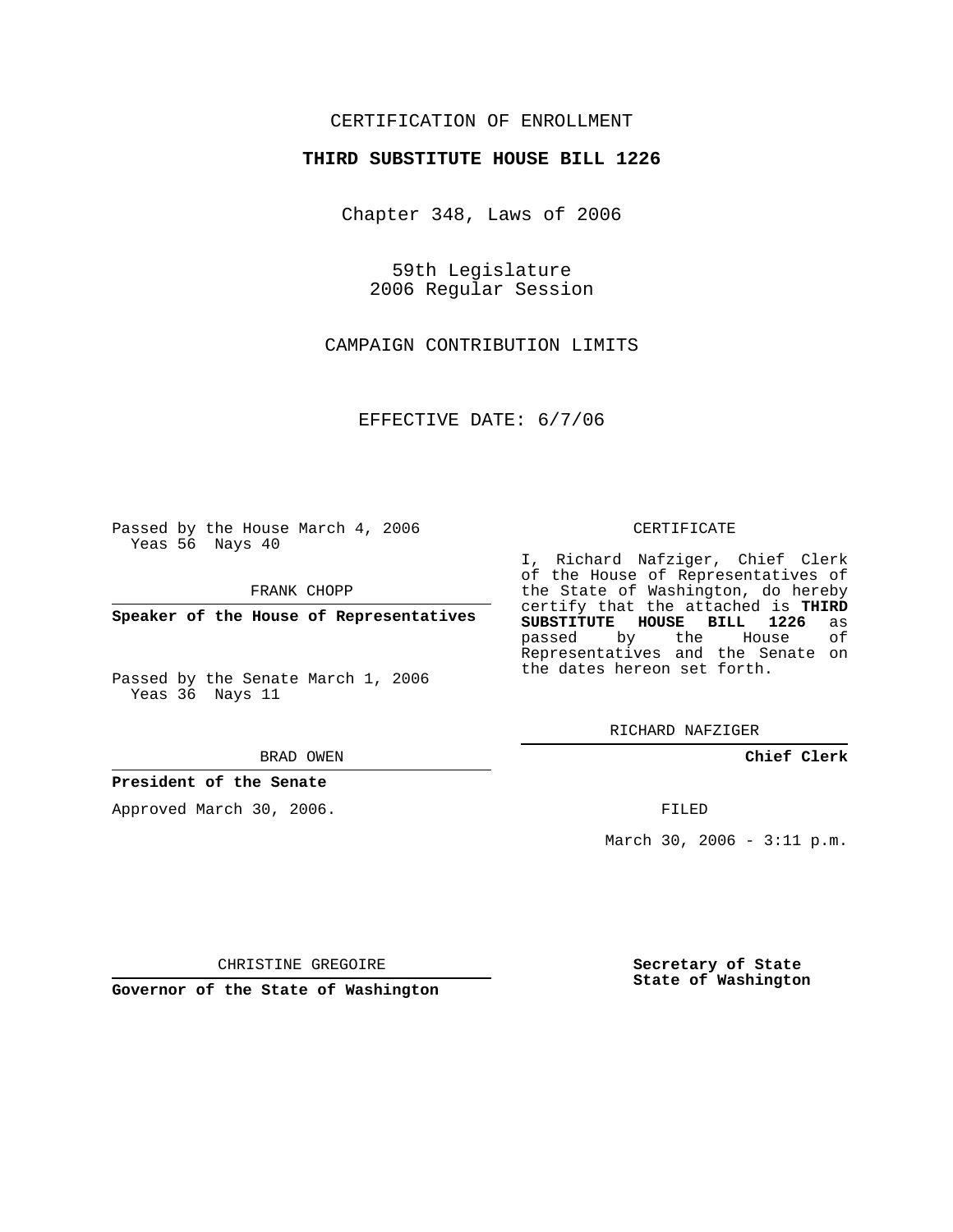# **THIRD SUBSTITUTE HOUSE BILL 1226** \_\_\_\_\_\_\_\_\_\_\_\_\_\_\_\_\_\_\_\_\_\_\_\_\_\_\_\_\_\_\_\_\_\_\_\_\_\_\_\_\_\_\_\_\_

\_\_\_\_\_\_\_\_\_\_\_\_\_\_\_\_\_\_\_\_\_\_\_\_\_\_\_\_\_\_\_\_\_\_\_\_\_\_\_\_\_\_\_\_\_

### AS AMENDED BY THE SENATE

Passed Legislature - 2006 Regular Session

### **State of Washington 59th Legislature 2006 Regular Session**

**By** House Committee on Appropriations (originally sponsored by Representatives Schual-Berke, Tom, Haigh, Cody, Fromhold, Jarrett, Hudgins, Conway, Appleton, Flannigan, Murray, McCoy, Lantz, Hasegawa, Williams, Kagi, Ormsby, Morrell, Chase, Dickerson, Kenney and Sells)

READ FIRST TIME 2/7/06.

 1 AN ACT Relating to campaign contribution limits; amending RCW 2 42.17.640, 42.17.700, 42.17.710, and 42.17.093; and adding new sections 3 to chapter 42.17 RCW.

4 BE IT ENACTED BY THE LEGISLATURE OF THE STATE OF WASHINGTON:

| 5  | RCW $42.17.640$ and 2005 c $445$ s 11 are each amended to read<br>Sec. 1. |
|----|---------------------------------------------------------------------------|
| 6  | as follows:                                                               |
| 7  | The contribution limits in this section apply to:                         |
| 8  | Candidates for state legislative office;<br>(a)                           |
| 9  | Candidates for state office other<br>than<br>state legislative<br>(b)     |
| 10 | office;                                                                   |
| 11 | Candidates for county office in a county that has over two<br>(C)         |
| 12 | hundred thousand registered voters;                                       |
| 13 | Candidates for special purpose district office if that district<br>(d)    |
| 14 | is authorized to provide freight and passenger transfer and terminal      |
| 15 | facilities and that district has over two hundred thousand registered     |
| 16 | voters;                                                                   |
| 17 | Persons holding an office in (a) through (d) of this subsection<br>(e)    |
| 18 | against whom recall charges have been filed or to a political committee   |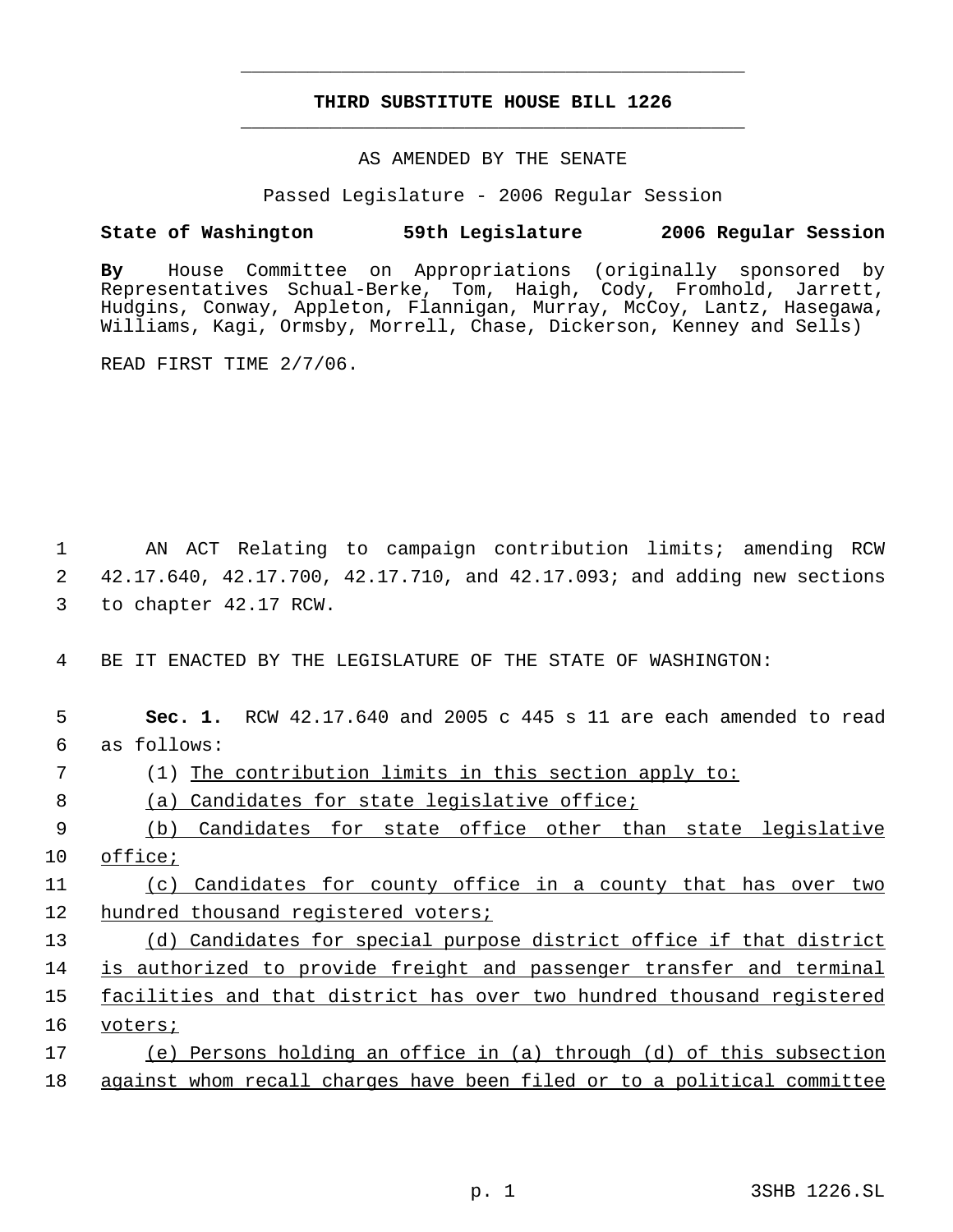having the expectation of making expenditures in support of the recall

2 of a person holding the office;

(f) Caucus political committees;

(g) Bona fide political parties.

 (2) No person, other than a bona fide political party or a caucus political committee, may make contributions to a candidate for a state legislative office or county office that in the aggregate exceed seven 8 hundred dollars or to a candidate for a public office in a special 9 purpose district or a state office other than a state legislative office that in the aggregate exceed one thousand four hundred dollars for each election in which the candidate is on the ballot or appears as 12 a write-in candidate. Contributions to candidates subject to the 13 limits in this section made with respect to a primary may not be made after the date of the primary. However, contributions to a candidate or a candidate's authorized committee may be made with respect to a primary until thirty days after the primary, subject to the following limitations: (a) The candidate lost the primary; (b) the candidate's authorized committee has insufficient funds to pay debts outstanding as of the date of the primary; and (c) the contributions may only be 20 raised and spent to satisfy the outstanding debt. Contributions to candidates subject to the limits in this section made with respect to a general election may not be made after the final day of the applicable election cycle.

24 ( $(\frac{2}{2})$ ) (3) No person, other than a bona fide political party or a 25 caucus political committee, may make contributions to a state official, a county official, or a public official in a special purpose district against whom recall charges have been filed, or to a political committee having the expectation of making expenditures in support of the recall of the state official, county official, or public official in a special purpose district during a recall campaign that in the aggregate exceed seven hundred dollars if for a state legislative office or county office or one thousand four hundred dollars if for a 33 special purpose district office or a state office other than a state legislative office.

 $((+3))$   $(4)(a)$  Notwithstanding subsection  $((+1))$   $(2)$  of this section, no bona fide political party or caucus political committee may make contributions to a candidate during an election cycle that in the aggregate exceed (i) seventy cents multiplied by the number of eligible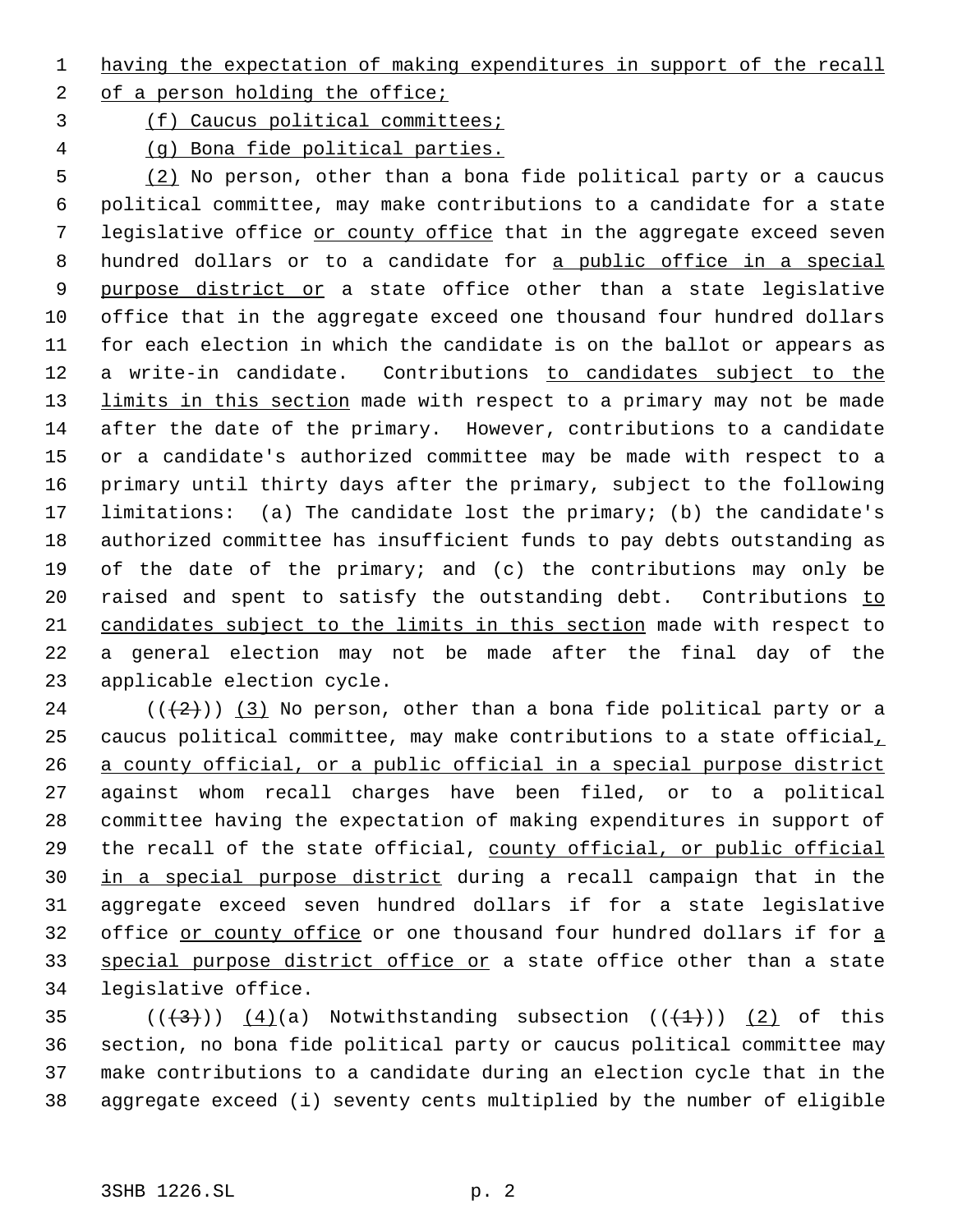registered voters in the jurisdiction from which the candidate is elected if the contributor is a caucus political committee or the governing body of a state organization, or (ii) thirty-five cents multiplied by the number of registered voters in the jurisdiction from which the candidate is elected if the contributor is a county central committee or a legislative district committee.

 (b) No candidate may accept contributions from a county central committee or a legislative district committee during an election cycle that when combined with contributions from other county central committees or legislative district committees would in the aggregate exceed thirty-five cents times the number of registered voters in the jurisdiction from which the candidate is elected.

 $((+4))$   $(5)(a)$  Notwithstanding subsection  $((+2))$   $(3)$  of this section, no bona fide political party or caucus political committee may 15 make contributions to a state official, county official, or a public 16 official in a special purpose district against whom recall charges have been filed, or to a political committee having the expectation of 18 making expenditures in support of the state official, county official, 19 or a public official in a special purpose district during a recall campaign that in the aggregate exceed (i) seventy cents multiplied by the number of eligible registered voters in the jurisdiction entitled to recall the state official if the contributor is a caucus political committee or the governing body of a state organization, or (ii) thirty-five cents multiplied by the number of registered voters in the jurisdiction from which the candidate is elected if the contributor is a county central committee or a legislative district committee.

27 (b) No ((state)) official holding an office specified in subsection 28 (1) of this section against whom recall charges have been filed, no authorized committee of the official, and no political committee having 30 the expectation of making expenditures in support of the recall of  $((a - b)\cdot b)$ 31 state)) the official may accept contributions from a county central committee or a legislative district committee during an election cycle that when combined with contributions from other county central committees or legislative district committees would in the aggregate exceed thirty-five cents multiplied by the number of registered voters in the jurisdiction from which the candidate is elected.

37 ( $(\overline{5})$ ) (6) For purposes of determining contribution limits under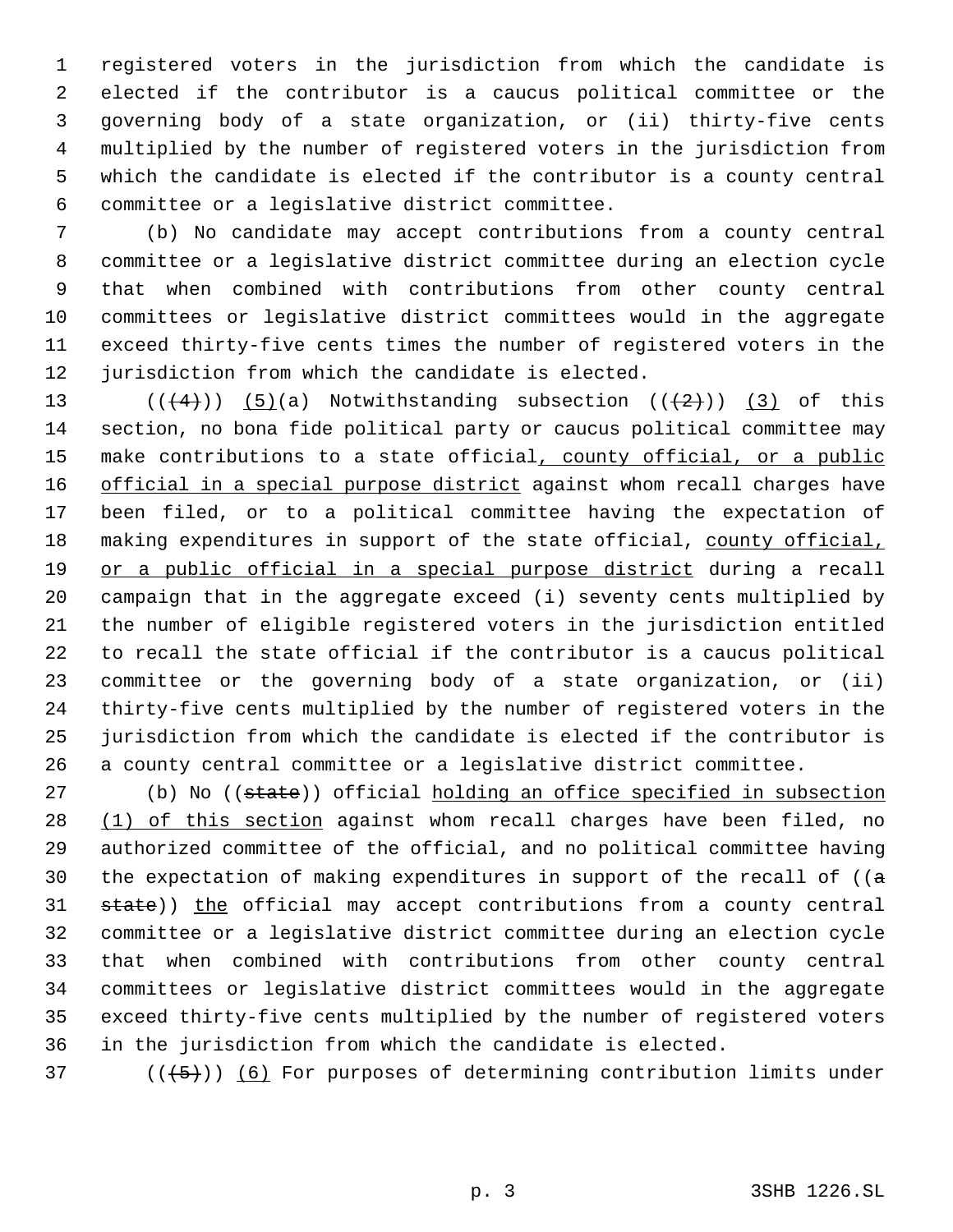1 subsections  $((3)$  and)) (4) and (5) of this section, the number of 2 eligible registered voters in a jurisdiction is the number at the time 3 of the most recent general election in the jurisdiction.

4 ( $(\overline{6})$ ) (7) Notwithstanding subsections ( $(\overline{4})$ ) (2) through ( $(\overline{4})$ )) (5) of this section, no person other than an individual, bona fide political party, or caucus political committee may make contributions reportable under this chapter to a caucus political committee that in the aggregate exceed seven hundred dollars in a calendar year or to a bona fide political party that in the aggregate exceed three thousand five hundred dollars in a calendar year. This subsection does not apply to loans made in the ordinary course of business.

12  $((+7))$   $(8)$  For the purposes of RCW 42.17.640 through 42.17.790, a 13 contribution to the authorized political committee of a candidate( $(\tau)$ ) 14 or of ((a state)) an official specified in subsection (1) of this 15 section against whom recall charges have been filed( $(\tau)$ ) is considered 16 to be a contribution to the candidate or  $((\text{state}))$  official.

 $((+8))$  (9) A contribution received within the twelve-month period 18 after a recall election concerning ((a state)) an office specified in subsection (1) of this section is considered to be a contribution during that recall campaign if the contribution is used to pay a debt or obligation incurred to influence the outcome of that recall campaign.

23 ( $(\overline{+9})$ ) (10) The contributions allowed by subsection  $(\overline{+2})$ ) (3) of 24 this section are in addition to those allowed by subsection  $((+1+))$  (2) 25 of this section, and the contributions allowed by subsection  $((+4))$ 26 (5) of this section are in addition to those allowed by subsection 27  $((+3))$   $(4)$  of this section.

28 (( $(10)$ )) (11) RCW 42.17.640 through 42.17.790 apply to a special 29 election conducted to fill a vacancy in ((a state)) an office specified in subsection (1) of this section. However, the contributions made to a candidate or received by a candidate for a primary or special election conducted to fill such a vacancy shall not be counted toward any of the limitations that apply to the candidate or to contributions made to the candidate for any other primary or election.

 $((+11))$   $(12)$  Notwithstanding the other subsections of this section, no corporation or business entity not doing business in Washington state, no labor union with fewer than ten members who reside in Washington state, and no political committee that has not received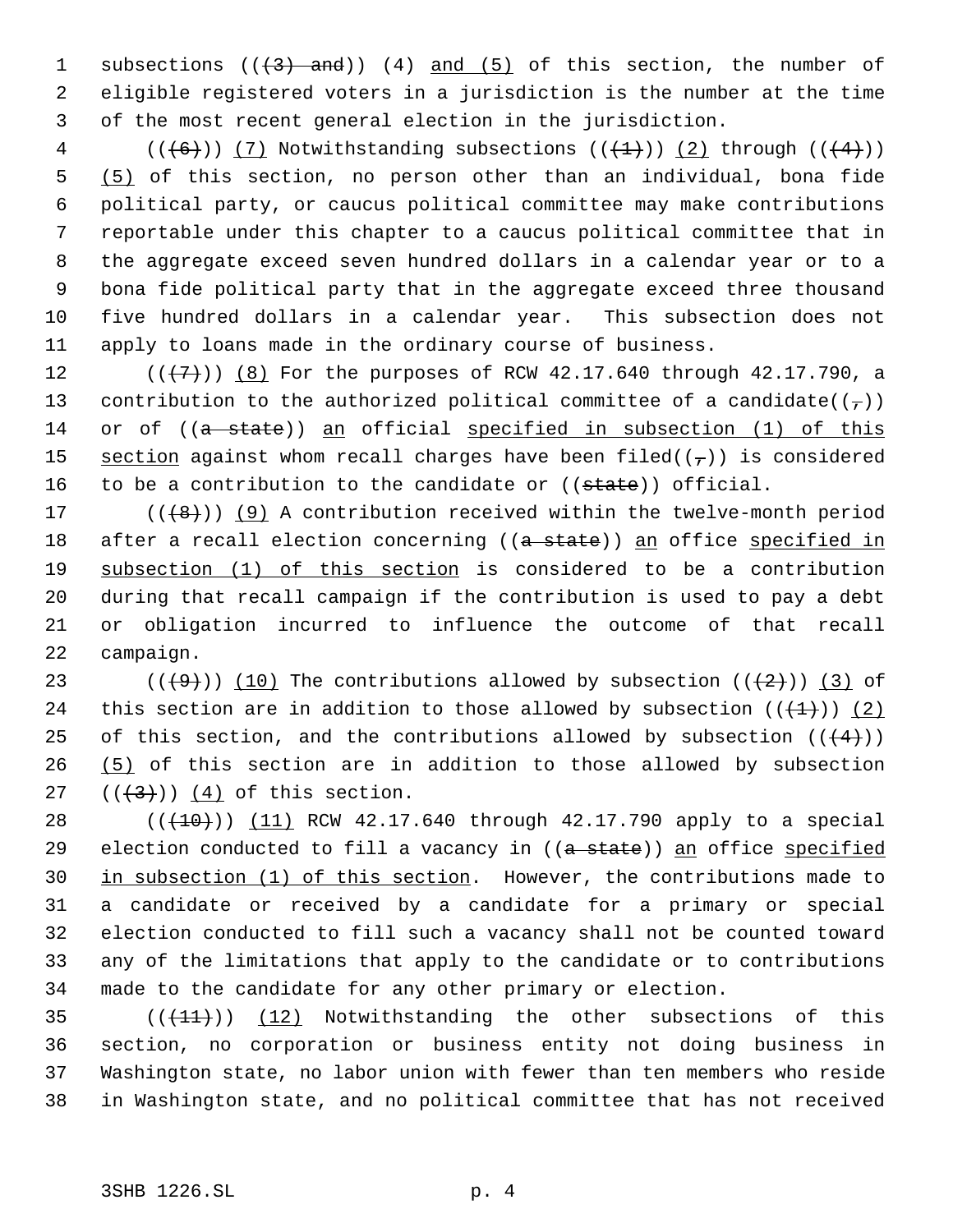contributions of ten dollars or more from at least ten persons registered to vote in Washington state during the preceding one hundred eighty days may make contributions reportable under this chapter to a candidate, to a state official against whom recall charges have been filed, or to a political committee having the expectation of making expenditures in support of the recall of the official. This subsection does not apply to loans made in the ordinary course of business.

8  $((+12))$   $(13)$  Notwithstanding the other subsections of this section, no county central committee or legislative district committee 10 may make contributions reportable under this chapter to a candidate( $(\tau$ 11 state official)) specified in subsection (1) of this section, or an 12 official specified in subsection (1) of this section against whom recall charges have been filed, or political committee having the 14 expectation of making expenditures in support of the recall of  $($ a 15 state)) an official specified in subsection (1) of this section if the county central committee or legislative district committee is outside of the jurisdiction entitled to elect the candidate or recall the 18 ((state)) official.

19  $((+13))$   $(14)$  No person may accept contributions that exceed the contribution limitations provided in this section.

21  $((+14))$  (15) The following contributions are exempt from the contribution limits of this section:

 (a) An expenditure or contribution earmarked for voter registration, for absentee ballot information, for precinct caucuses, for get-out-the-vote campaigns, for precinct judges or inspectors, for sample ballots, or for ballot counting, all without promotion of or political advertising for individual candidates; or

 (b) An expenditure by a political committee for its own internal organization or fund raising without direct association with individual candidates.

 NEW SECTION. **Sec. 2.** A new section is added to chapter 42.17 RCW to read as follows:

 (1) No person may make contributions to a candidate for judicial office that in the aggregate exceed one thousand four hundred dollars for each election in which the candidate is on the ballot or appears as a write-in candidate. Contributions made with respect to a primary may not be made after the date of the primary. However, contributions to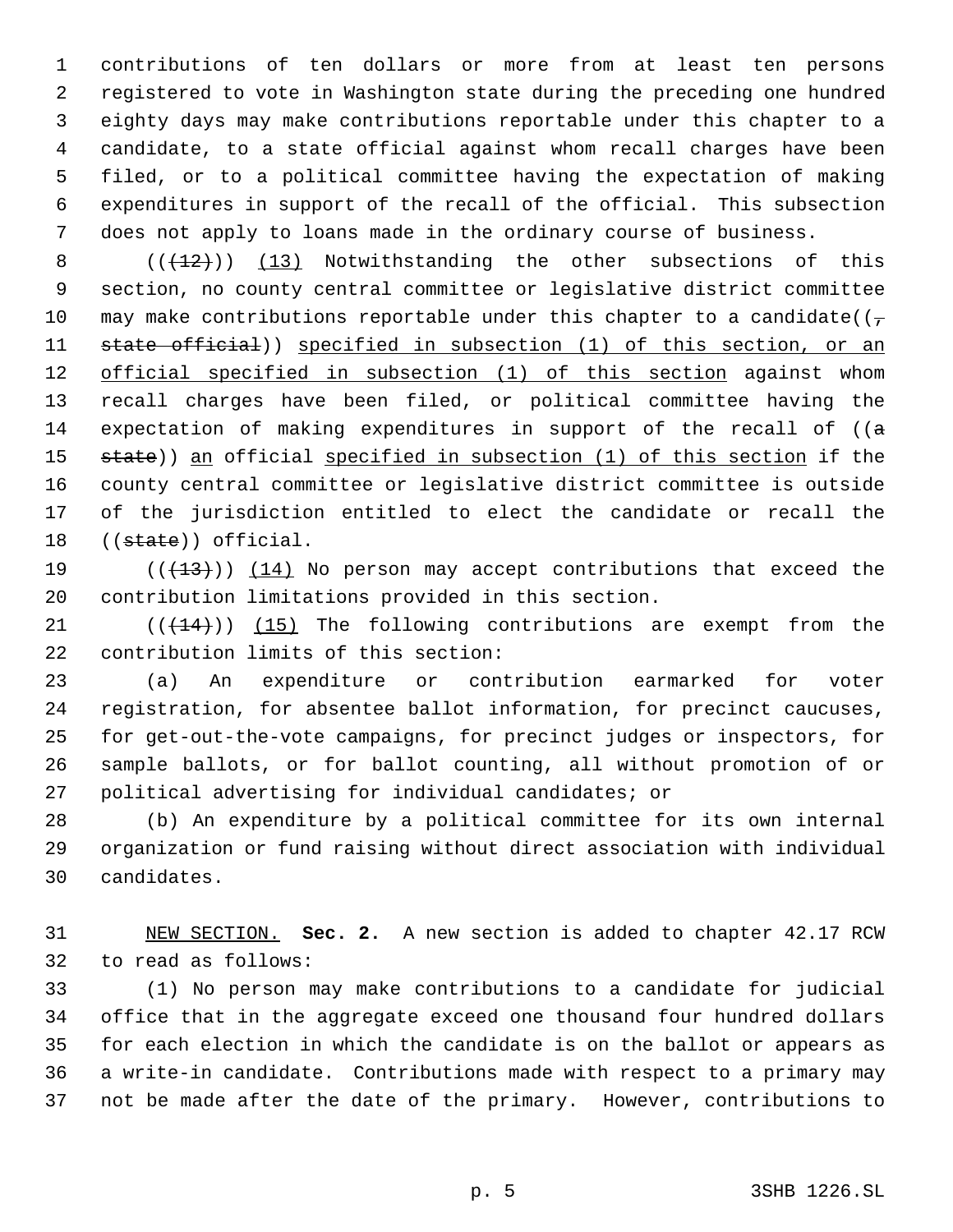a candidate or a candidate's authorized committee may be made with respect to a primary until thirty days after the primary, subject to the following limitations: (a) The candidate lost the primary; (b) the candidate's authorized committee has insufficient funds to pay debts outstanding as of the date of the primary; and (c) the contributions may only be raised and spent to satisfy the outstanding debt. Contributions made with respect to a general election may not be made after the final day of the applicable election cycle.

 (2) This section through RCW 42.17.790 apply to a special election conducted to fill a vacancy in an office. However, the contributions made to a candidate or received by a candidate for a primary or special election conducted to fill such a vacancy will not be counted toward any of the limitations that apply to the candidate or to contributions made to the candidate for any other primary or election.

 (3) No person may accept contributions that exceed the contribution limitations provided in this section.

 (4) The dollar limits in this section must be adjusted according to RCW 42.17.690.

 NEW SECTION. **Sec. 3.** A new section is added to chapter 42.17 RCW to read as follows:

 The commission shall adopt rules to carry out the policies of this act and is not subject to the time restrictions of RCW 42.17.370(1).

 **Sec. 4.** RCW 42.17.700 and 1993 c 2 s 10 are each amended to read as follows:

25 (1) Contributions to candidates for state office made and received before December 3, 1992, are considered to be contributions under RCW 42.17.640 through 42.17.790. Monetary contributions that exceed the contribution limitations and that have not been spent by the recipient of the contribution by December 3, 1992, must be disposed of in accordance with RCW 42.17.095.

 (2) Contributions to other candidates subject to the contribution limits of this chapter made and received before the effective date of 33 this act are considered to be contributions under RCW 42.17.640 through 42.17.790. Contributions that exceed the contribution limitations and 35 that have not been spent by the recipient of the contribution by the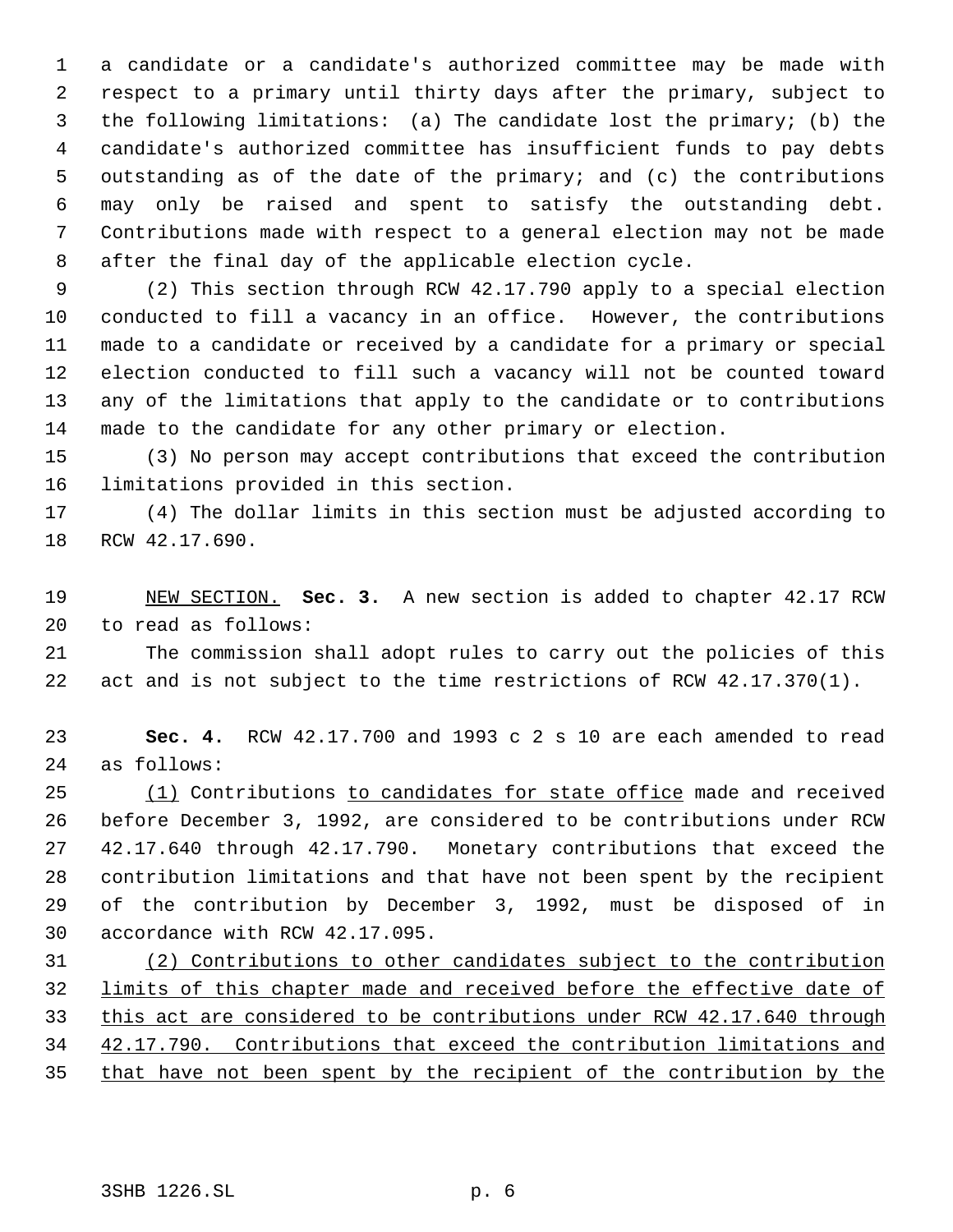effective date of this act must be disposed of in accordance with RCW

42.17.095 except for subsections (6) and (7) of that section.

 **Sec. 5.** RCW 42.17.710 and 2003 c 164 s 3 are each amended to read as follows:

 (1) During the period beginning on the thirtieth day before the date a regular legislative session convenes and continuing thirty days past the date of final adjournment, and during the period beginning on the date a special legislative session convenes and continuing through the date that session adjourns, no state official or a person employed by or acting on behalf of a state official or state legislator may solicit or accept contributions to a public office fund, to a candidate 12 or authorized committee, or to retire a campaign debt. Contributions received through the mail after the thirtieth day before a regular 14 legislative session may be accepted if the contribution is postmarked 15 prior to the thirtieth day before the session.

 (2) This section does not apply to activities authorized in RCW 43.07.370.

 **Sec. 6.** RCW 42.17.093 and 2003 c 123 s 2 are each amended to read as follows:

 (1) An out-of-state political committee organized for the purpose of supporting or opposing candidates or ballot propositions in another state that is not otherwise required to report under RCW 42.17.040 through 42.17.090 shall report as required in this section when it makes an expenditure supporting or opposing a Washington state candidate or political committee. The committee shall file with the commission a statement disclosing:

(a) Its name and address;

(b) The purposes of the out-of-state committee;

 (c) The names, addresses, and titles of its officers or, if it has no officers, the names, addresses, and the titles of its responsible leaders;

 (d) The name, office sought, and party affiliation of each candidate in the state of Washington whom the out-of-state committee is supporting or opposing and, if such committee is supporting or opposing the entire ticket of any party, the name of the party;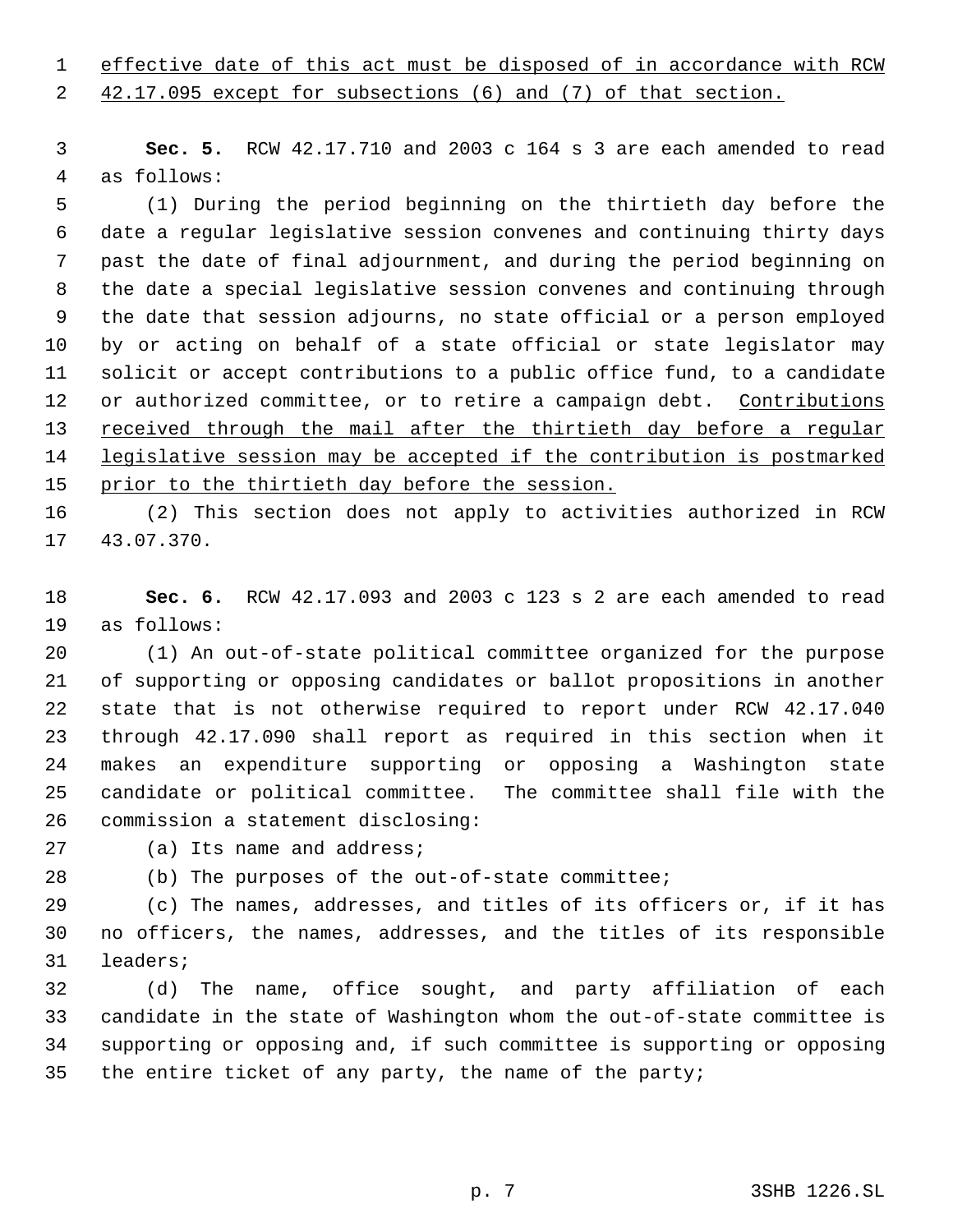(e) The ballot proposition supported or opposed in the state of Washington, if any, and whether such committee is in favor of or opposed to such proposition;

 (f) The name and address of each person residing in the state of Washington or corporation which has a place of business in the state of Washington who has made one or more contributions in the aggregate of more than twenty-five dollars to the out-of-state committee during the current calendar year, together with the money value and date of such contributions;

10 (g) The name, address, and employer of each person or corporation residing outside the state of Washington who has made one or more 12 contributions in the aggregate of more than two thousand five hundred 13 dollars to the out-of-state committee during the current calendar year, together with the money value and date of such contributions. Annually, the commission must modify the two thousand five hundred dollar limit in this subsection based on percentage change in the 17 implicit price deflator for personal consumption expenditures for the United States as published for the most recent twelve-month period by 19 the bureau of economic analysis of the federal department of commerce;

20 (h) The name and address of each person in the state of Washington to whom an expenditure was made by the out-of-state committee with respect to a candidate or political committee in the aggregate amount of more than fifty dollars, the amount, date, and purpose of such expenditure, and the total sum of such expenditures; and

25  $((+h))$  (i) Such other information as the commission may prescribe by rule in keeping with the policies and purposes of this chapter.

27 (2) Each statement shall be filed no later than the ((twentieth)) 28 tenth day of the month following any month in which a contribution or other expenditure reportable under subsection (1) of this section is made. An out-of-state committee incurring an obligation to file additional statements in a calendar year may satisfy the obligation by timely filing reports that supplement previously filed information.

 (((3) A political committee required to file campaign reports with the federal election commission or its successor is exempt from reporting under this section.))

NEW SECTION. **Sec. 7.** If any provision of this act or its